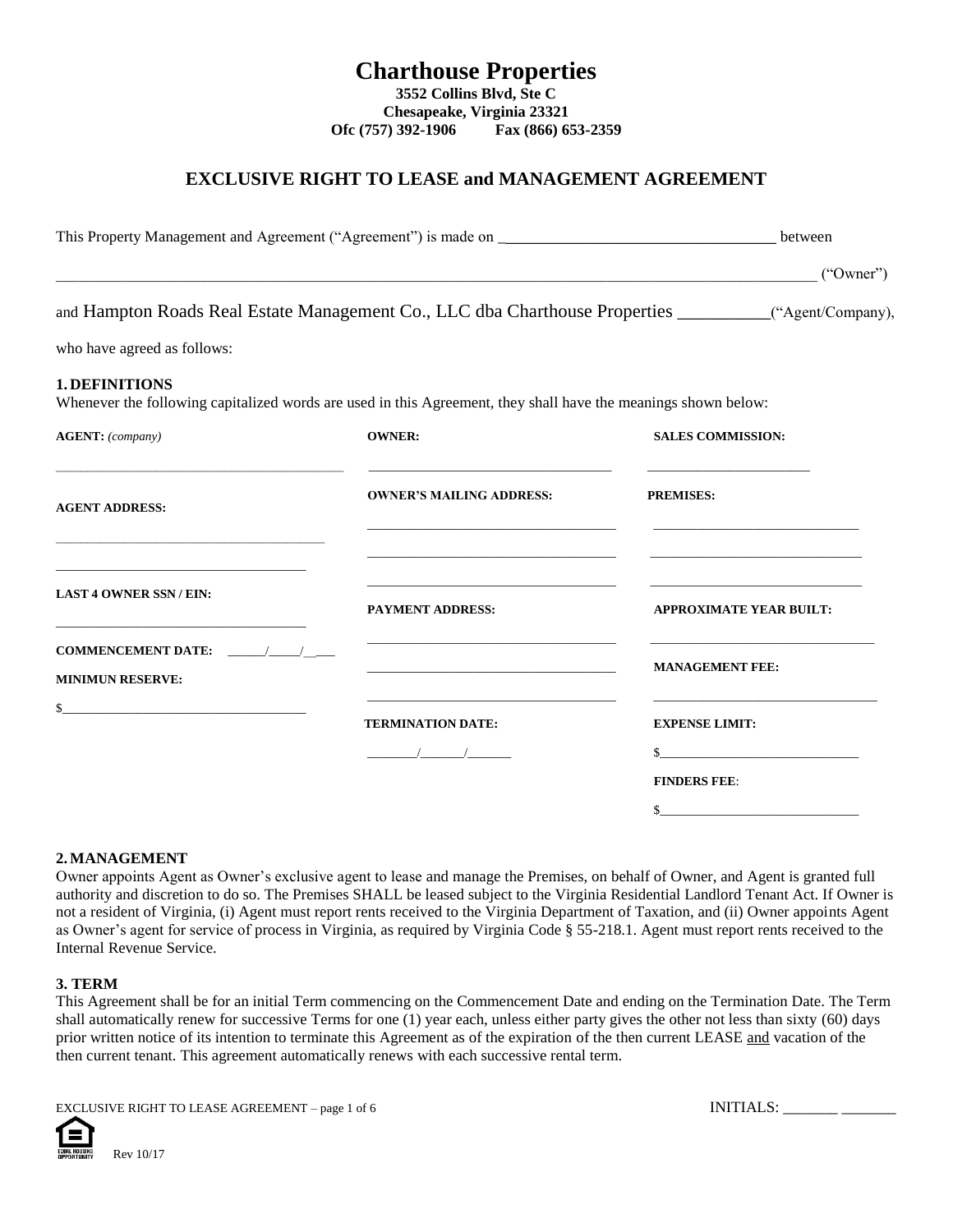## **4. AGENT'S DUTIES**

Agent shall, and is authorized and directed, in Agent's name or Owner's name, to:

- a. advertise the Premises for rent in such manner as Agent determines is appropriate, including placing signs on the Premises;
- b. place a lockbox(s) on the Premises (at sole discretion of the agent) and show the Premises to prospective and actual tenants ("Tenants");
- c. sign, renew, terminate, and/or cancel leases and tenancies on general terms and conditions approved by Owner and on such form of lease as Agent determines is appropriate;
- d. any lease executed for the Owner by the Agent shall not exceed  $Year(s)$ ;
- e. to make or cause to be made repairs and alterations; and pay bills therefore solely from the sums held for Owner;
- f. Agent agrees to secure the prior approval of the Owner on all expenditures in excess of \$\_\_\_\_\_\_\_\_\_\_\_\_\_\_ for any one item, except emergency repairs in excess of the maximum if, in the opinion of the Agent such repairs are necessary to protect the Premises from damage or prevent damage to life or to the property of others or to avoid suspension of necessary services or to avoid penalties or fines or to maintain services to the tenant(s) as called for in their lease, or if in Agent's opinion to maintain the tenancy or to avoid constructive eviction. Nothing herein contained, however, shall be construed to obligate the Agent to make such advances;
- g. on a MONTHLY basis, render statements of receipts, expenses and charges and remit to Owner all receipts less disbursements. Agent is authorized to retain \_\_\_\_\_\_\_\_\_\_\_ reserves in escrow, for the payment of repairs, evictions, etc. Agent is authorized to deduct from Owner's account any fees or commissions due. In the event the expenses of charge shall be in excess of the rents collected by Agent, the Owner hereby agrees to pay such excess within fourteen (14) days upon demand of Agent. If said payment is not made within fourteen (14) days of notification, no further expenditures will be made on behalf of Owner. Such payments shall be mailed to:
- h. enforce lease provisions and collect rents and other amounts due from Tenants and recover possession of the Premises;
- i. sign and serve in the name of Owner notices and institute and prosecute actions against Tenants;
- j. in Agent's discretion, settle, compromise and release claims and actions or reinstate tenancies;
- k. recommend to Owner, for Owner's approval, a schedule of rents to Tenants;
- l. handle and resolve complaints of Tenants; and
- m. enter into such contracts regarding the Premises as Agent deems appropriate, including obtaining utility service and hiring employees and contractual labor for Owner, it being agreed that any employees shall be employees of the Owner.

Nothing in this Agreement shall require Agent to take any actions which would constitute the practice of law. Agent may engage, on behalf of Owner, the services of such attorneys, accountants, and other professionals as Agent deems appropriate. Agent may engage and/or compensate subagents and agents representing Tenants in connection with leasing the Premises.

# **5. OWNER'S DUTIES**

- a. Owner shall promptly perform all of its obligations under this Agreement and all leases, mortgages, deeds of trust, restrictive covenants, condominium documents, and other agreements affecting the Premises. This obligation includes Home Owners Association and other such related interests.
- b. Owner shall determine the standards by which Tenants shall be selected and the rents and other charges for leases of the Premises. Agent may rely on this information until Owner gives Agent written notice to the contrary; provided that Agent may, from time to time, recommend revised schedules of rents and charges, and Owner will be presumed to have approved any charges recommended by Agent unless Owner gives Agent notice to the contrary within seven (7) days after Agent sends any such recommended changes.
- c. Owner shall keep the Premises in compliance with all applicable laws, rules, regulations, and ordinances including laws concerning lead based paint and mold prevention and remediation. Owner shall keep property in good repair.
- d. Owner agrees that the Premises shall be leased without regard to race, color, religion, sex, handicap, familial status, national origin, or elderliness of any Tenant and Owner shall otherwise comply with all fair housing laws applicable to Owner or Agent.
- e. Owner shall maintain and provide Agent evidence of general liability and other insurance with per occurrence limits not less than the Minimum Insurance, covering any and all claims arising from bodily injury, death, or Premises damage for acts and omissions relating to the Premises. All insurance required by this Agreement shall protect both Owner and Agent, their employees, servants, and agents, and shall name Agent as an additional insured.

EXCLUSIVE RIGHT TO LEASE AGREEMENT – page 2 of 6 INITIALS: \_\_\_\_\_\_\_\_ \_\_\_\_\_\_\_\_\_\_\_\_

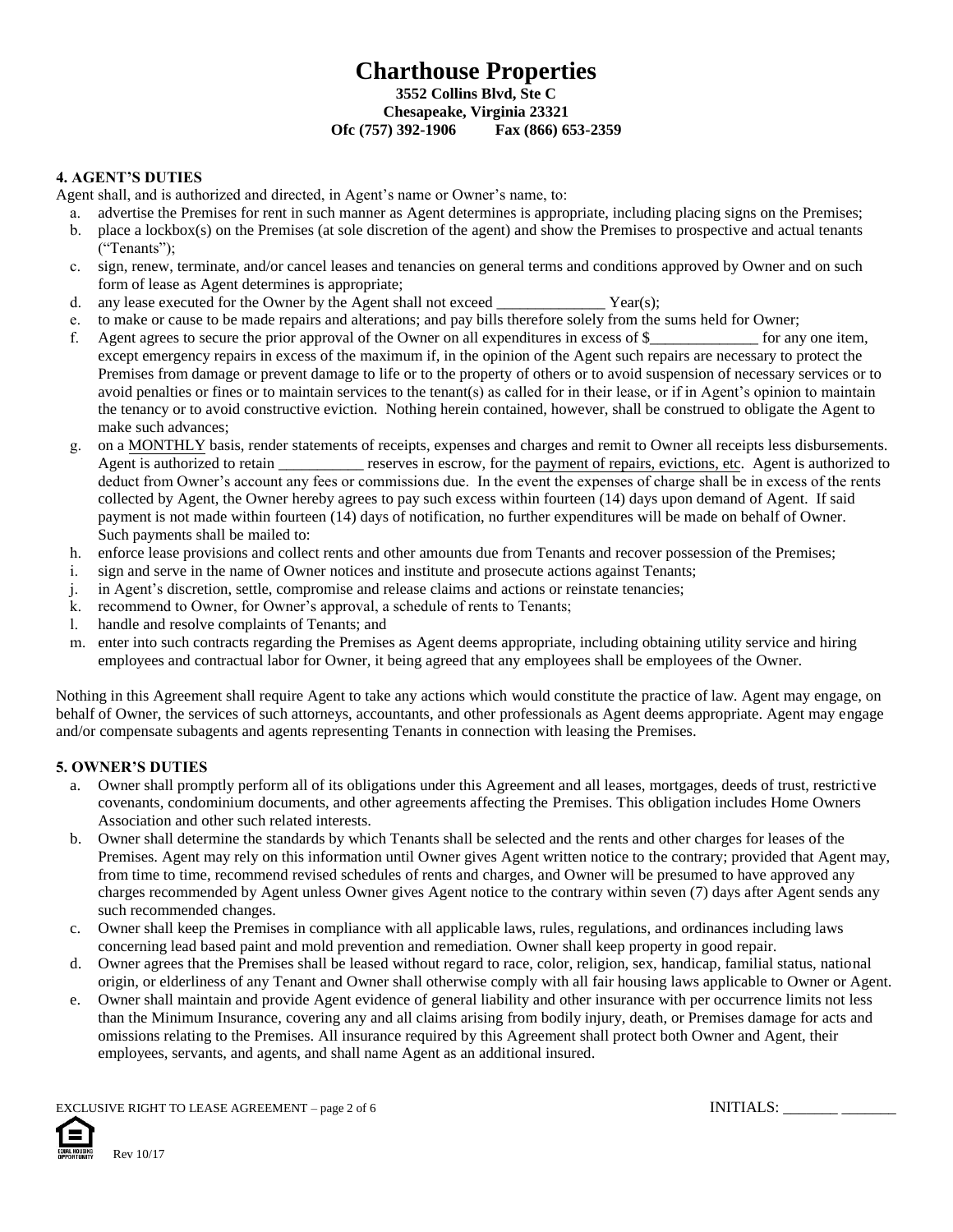- f. Owner shall pay all expenses of managing, owning, and operating the Premises. Nothing in this Agreement and no course of dealing shall be construed to require Agent to make any payment regarding the Premises out of Agent's funds, Agent's sole responsibility being to make any such payment out of such funds of Owner as are available to Agent.
- g. Owner shall provide Agent with all requested data, records, documents, and information relating to the Premises.
- h. Owner represents that Owner is the owner of the Premises and has full authority to enter into this Agreement.
- i. Owner shall deliver property to Agent in a fit and habitable condition, including all required smoke detectors and all other safety equipment and inspections as required by local municipal law and Agent's policies. Failure to deliver property to Agent in accordance with these provisions will constitute a breach of this agreement and Agent may avail himself of remedies in #14 (Default).
- j. If the home's heating system uses natural gas, oil, propane, or other combustible fuel, owner is required to install a carbon monoxide detector.
- k. Owner represents that the home's heating system has been recently serviced by a licensed HVAC professional.

#### **6. MORTGAGES**

Owner is responsible for payment of all mortgage fees, property association fees, condo association fees and real estate taxes on the property. Further, Owner represents that Owner is current and will remain current with all debt payments and all real estate taxes due on premises.

#### **7. EXPENSES**

Agent shall arrange for all repairs, maintenance, and capital expenditures for the Premises. Owner must consent to any single expense expected to be in excess of the Expense Limit; provided that Agent may make any capital expenditures, repairs, and maintenance which, in Agent's opinion, are of an emergency nature without the prior approval of Owner. Owner authorizes Agent to have the Premises thoroughly and professionally cleaned including cleaning of carpeting, chimney/fireplace, and pool, if present, and all locks changed upon execution of this Agreement and on any change of tenancy.

### **8. COLLECTIONS AND DISBURSEMENTS**

Agent shall deposit all money received in connection with the Premises in one or more federally insured escrow accounts in the name of Agent. All interest on such account(s) in excess of interest on security deposits which is required to be paid to Tenants shall belong to Agent. Agent may draw upon this account(s) to pay all expenses incurred in connection with the Premises, including all amounts payable to Agent, and the expenses of maintaining the account(s). In the event of security deposit forfeiture, any amounts owed to agent shall be deducted by agent before remittance to owner. On a monthly basis, Agent shall deliver to Owner, at Owner's address, reports of receipts, expenses, and charges in connection with the Premises, and remit to Owner, at the Payment Address, all receipts less disbursements and reserves authorized by this Agreement. Agent shall not be liable in the event of the failure of any depository.

#### **9. MINIMUM RESERVE**

If elected, Owner shall maintain the Minimum Reserve with Agent. On the request of Agent, Owner shall immediately deliver to Agent funds sufficient to bring the balance held by agent up to the Minimum Reserve. In the event of any insufficiency, Agent may (but not be required to) advance its own funds for Owner, in which event Owner shall reimburse Agent upon demand the full amount advances, with interest at 12% per annum. Agent may withhold all amounts payable to Owner for a period of 45 days after the termination of this Agreement to pay bills previously incurred and to close accounts.

#### **10. FEES**

Owner shall pay Agent the following fees:

- a. the Management Fee in connection with the management of the Premises, payable monthly in advance while any lease is in effect during the Term;
- b. the monthly Management Fee is determined by taking the percentage of the total lease and dividing it by the lease term months.
- c. the Sales Commission, if Owner sells any of the Premises to any Tenant renewed or procured by Agent during Lease Term, or a period up to 180 days after the termination of this agreement payable at the time of settlement on the sale; and
- d. the Expense Fee if Agent is required to coordinate any single repair, replacement, or improvement to the Premises in excess of Expense Limit, payable in advance of such work.
- e. Periodic smoke detector inspection fees.

EXCLUSIVE RIGHT TO LEASE AGREEMENT – page 3 of 6 INITIALS: \_\_\_\_\_\_\_\_\_\_\_\_\_\_\_\_\_\_\_\_\_\_

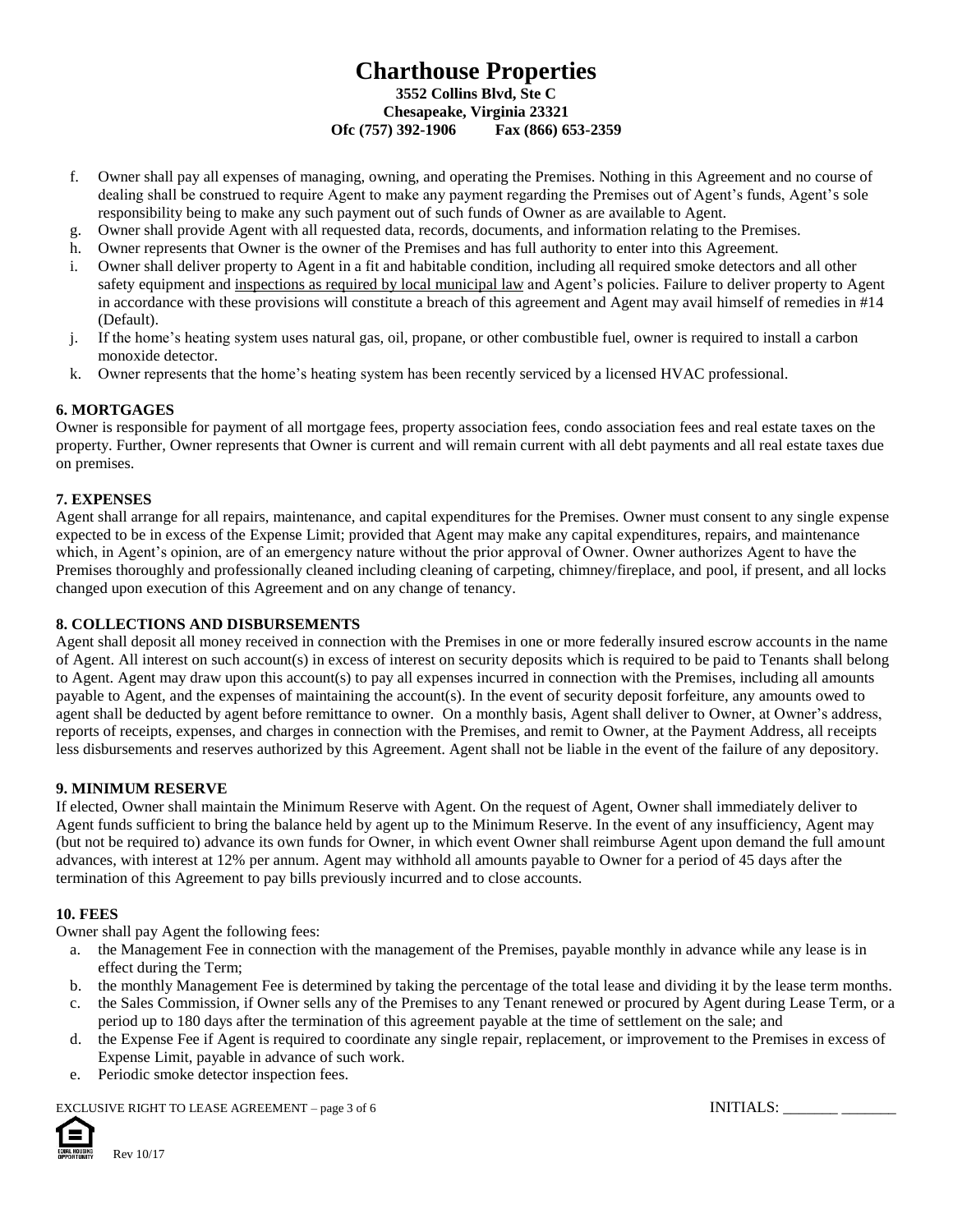Tenant late fees (10% of monthly rent) will be paid to Agent for additional time invested. All returned check, application, credit report, lease transfer, and similar fees paid by any Tenant shall be retained by Agent for enforcing the respective lease provisions.

## **11. REINBURSEMENT**

In addition to the fees indicated above and if breach of contract by Owner, Owner shall reimburse Agent for all direct costs of managing, leasing, and operating the Premises, including cost of advertisements, legal proceedings, supplies, copies, telephone, mailings, and/or any other expense incurred by Agent and any of its affiliates in connection with the management of the Premises. Agent may require Owner to pay Agent in advance for any direct expense that Agent expects to incur in connection with the Premises. Owner shall reimburse Agent for any legal fees incurred as a result of any beach by Owner.

## **12. INDEMNIFICATION**

Owner shall indemnify and defend Agent from any liability or cost, including attorneys' fees, incurred directly or indirectly as a result of (i) any act, representation, or omission by Owner, or Owner's agents, employees, or invitees, and/or from any cause relating to the management of the Premises, and (ii) any contracts entered into by Agent on behalf of Owner in connection with the Premises. Such indemnification is not subject to the expense limits set forth elsewhere in this agreement and such indemnification shall survive the termination of this agreement.

# **13. LIABILITY**

Agent shall not be liable for any act or omission except in cases of its willful misconduct or gross negligence.

# **14. DEFAULT**

Owner shall be in default, at the option of Agent, upon:

- a. Owner's failure to pay any fee or perform any obligation under this or any other agreement with Agent in full within thirty (30) days of when payment or performance is due;
- b. the breach of any of Owner's representations;
- c. Owner's insolvency or the application for the appointment of a receiver for Owner, or any assignment for the benefit of creditors by or against Owner, of any of its Premises; or
- d. The sale, lease (except pursuant to this Agreement), or other transfer of any of the Premises or any interest therein, including a transfer by foreclosure.
- e. Owner fails to keep property in good repair.
- f. Owner refuses to rent to a qualified applicant presented by Agent.

## **15. REMEDIES**

If Owner defaults, in addition to any other remedy available to it, Agent may:

- a. remedy of default at the expense of Owner;
- b. suspend performance until this and any other agreement with Owner until Owner cures the default and gives adequate assurances of future performance;
- c. declare all fees payable by Owner under this Agreement for the balance of the Term to be immediately due and payable;
- d. terminate this Agreement and recover from Owner and/or Owner's funds held by Agent any amounts owed by Owner to Agent; and/or offset any amounts owed by Agent to Owner against any amounts owed by Owner to Agent.
- e. Should owner terminate this agreement prior to a tenant being procured, a fee equal to 20% of agreed upon monthly rent level or \$300.00, whichever is greater shall be due to Agent. This fee does not apply to homes actively for sale when Agent was engaged when the reason for termination is the sale of the home.

## **16. DAMAGES**

If Owner terminates this Agreement while a tenant procured or renewed by Agent occupies the property, Owner agrees to pay Agent liquidated damages in an amount equal to the management fees due for the remaining current and successive terms.

EXCLUSIVE RIGHT TO LEASE AGREEMENT – page 4 of 6  $\blacksquare$ 

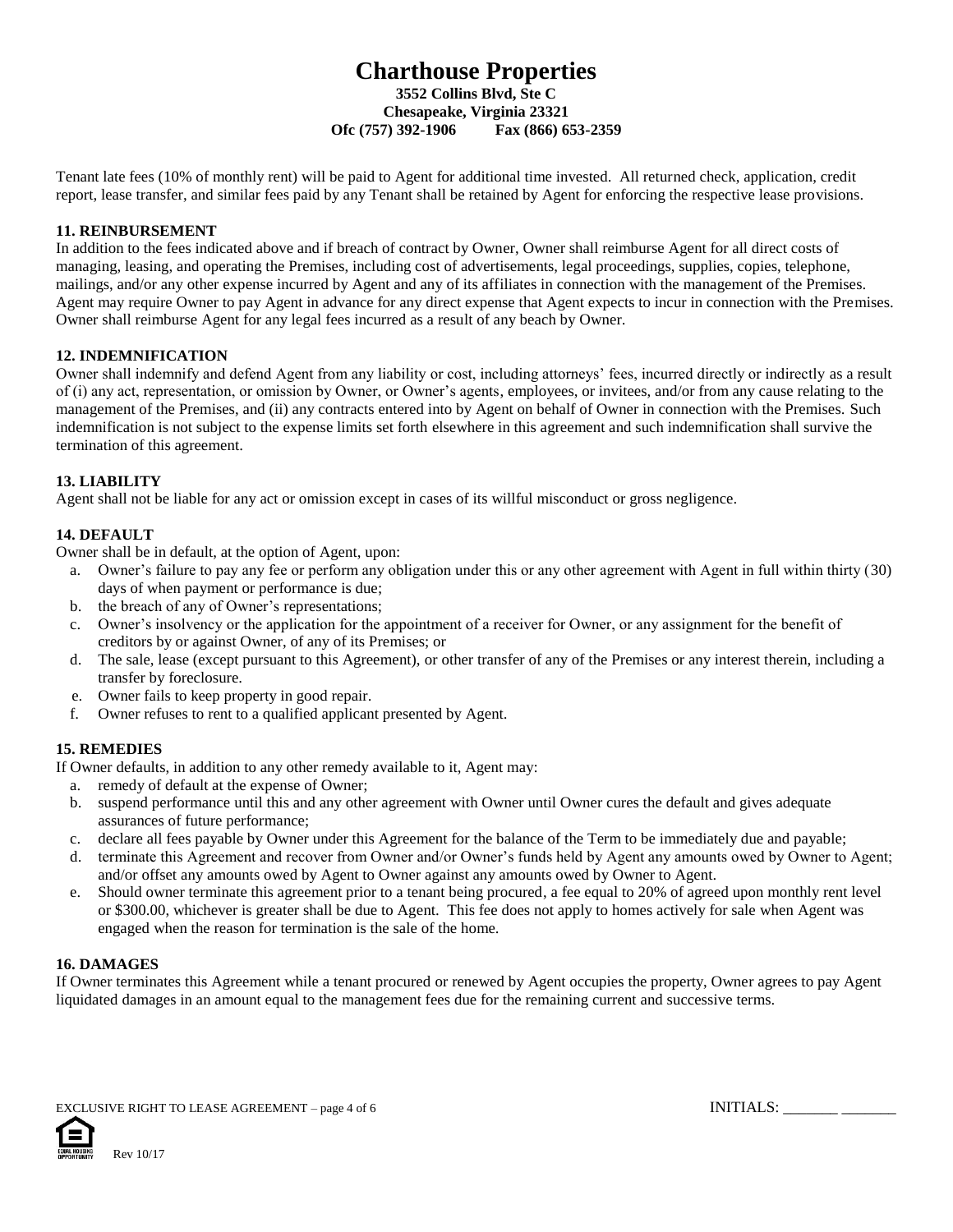### **17. ACTIVE PARTICIPATION**

While the parties intend that Owner shall actively participate in the management of the Premises and Agent has taken steps to assist in reaching that goal, Owner acknowledges that neither the United States Congress nor the Internal Revenue Service has established any definitive standards for determining active participation in the management of rental investment Premises. Agent does not guarantee that Owner's participation will be considered active, nor will Agent by responsible for the deductibility of any loses or expenses associated with the Premises.

#### **18. AGENCY DISCLOSURE**

Owner acknowledges that Agent represents Owner as Owner's agent, and that disclosure of this agency relationship was made in writing at the time specific real estate assistance was first provided by Agent.

#### **19. NOTICES**

Notices under this Agreement shall be in writing and shall be given by hand delivery or sent by the United States Mail by first class or certified mail, return receipt requested, postage prepaid, or sent electronically with email and addressed as indicated above (or such other address as the parties may, by notice, specify), and shall be considered given when hand delivered or two days after deposited within the United States Postal Service or sent via electronically with email.

#### **20. PHOTOGRAPHY**

Landlord/Tenant herby acknowledges that Agent may take interior and exterior photographs or videos for the purpose of documenting the condition of, or advertising the property by using the multiple listing computer system and the Internet. Such photographs may be digitized, reproduced, published, transmitted, disseminated, and displayed in any form or manner, without limitation of Agent, Agent's Broker, and the multiple listing service in and through online realty information services or other forms of electronic distribution, and in books, displays, publications and newspapers as well as any other use, media, or means to aid in the rental of the property.

#### **21. MISCELLANEOUS**

This Agreement is the entire agreement between the parties regarding the management of the Premises and replaces all prior offers and agreements. This Agreement may be nullified only in writing signed by all parties. No waiver of any part of this Agreement shall be binding on the waiving party unless the wavier is in writing and signed by the waiving party. This Agreement shall be binding upon the parties and their successors and assigns. This Agreement shall be governed by the laws of Virginia, excluding its laws relating to choice of law. If any provision of this Agreement is unenforceable, the remainder of this Agreement shall continue in effect and be construed as if the unenforceable provisions had not been contained in this Agreement. The headings in this Agreement are for convenience only, and are not a part of the agreement of the parties nor shall they affect the meaning of any provisions of this Agreement.

### **22. ADDITIONAL SERVICES**

In the event that, at Owner's request, the Agent performs services in addition to those specifically enumerated under this Agreement, Owner agrees to compensate Agent for such additional services by paying an additional service fee to be negotiated for each occurrence.

#### **23. DISPUTE RESOLUTION**

Prior to initiating any litigation, the parties agree that any dispute or claim arising out of, or relating to, this Agreement, the breach of this Agreement or the services provided in connection with this Agreement , shall be submitted to mediation. If the parties cannot reach a mutually agreeable settlement through mediation, they are free to arbitrate or litigate their dispute as if the mediation never took place.

#### **24. ASSIGNMENT**

Company reserves the right to assign this agreement to another company with notice to Owner. In the event of assignment, all of owner's fund held on the date of transfer shall be transferable to the new company.



EXCLUSIVE RIGHT TO LEASE AGREEMENT – page 5 of 6 INITIALS: \_\_\_\_\_\_\_\_\_ \_\_\_\_\_\_\_\_\_\_\_